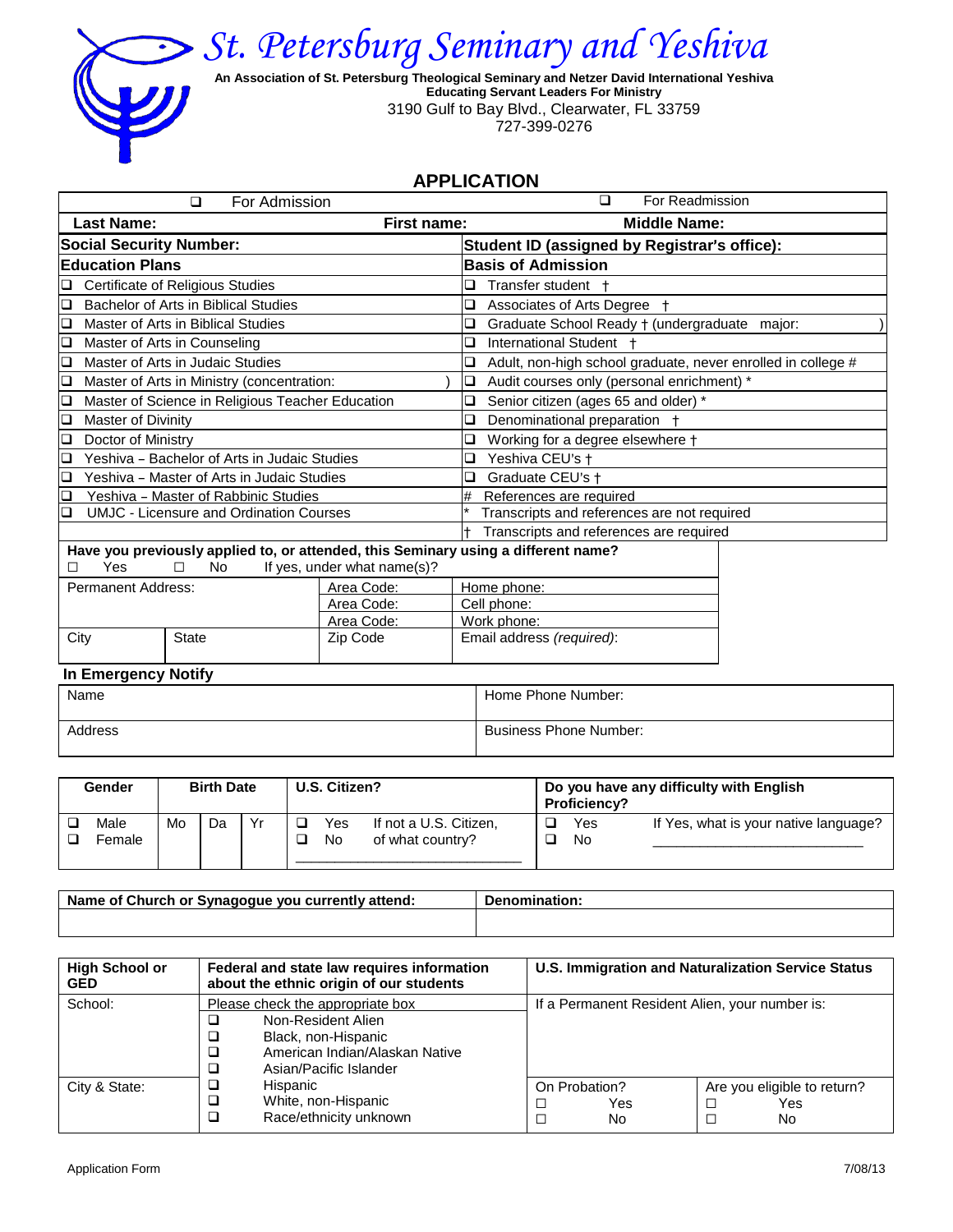| <b>College/University Record:</b>                                                                                                             |  |            |           |  |  |  |  |  |
|-----------------------------------------------------------------------------------------------------------------------------------------------|--|------------|-----------|--|--|--|--|--|
| Please list in chronological order EVERY college and university attended prior to entering this Seminary. Include schools even if you did not |  |            |           |  |  |  |  |  |
| complete a term. Request each school to send a transcript to the Seminary.                                                                    |  |            |           |  |  |  |  |  |
| Names of all colleges previously attended:<br>Degree/Diploma<br><b>City and State</b><br>Graduated?                                           |  |            |           |  |  |  |  |  |
|                                                                                                                                               |  | Yes        | No        |  |  |  |  |  |
|                                                                                                                                               |  | <b>Yes</b> | <b>No</b> |  |  |  |  |  |
|                                                                                                                                               |  | <b>Yes</b> | <b>No</b> |  |  |  |  |  |
|                                                                                                                                               |  | Yes        | <b>No</b> |  |  |  |  |  |

## **Indicate your interest in any of the following.**

| ·inancial<br>aide<br>. | . . | <b>Phine</b><br>۱۱ اص ال<br>אטוווא<br>эu. | . . | . п.<br>. .<br>stud∨<br>w<br>ork | . . | oorar<br>voluntee. |
|------------------------|-----|-------------------------------------------|-----|----------------------------------|-----|--------------------|

**Below write an autobiographical statement of your personal experience with the Lord, and your reasons for wanting to attend this Seminary, and how you plan to use your education.**

I hereby apply for admission to this Seminary and to the best of my ability affirm that I understand and will respect the Seminary's statement of faith and will abide by the Seminary's code of conduct as published in its official documents.

> **A "NON-REFUNDABLE" APPLICATION FEE OF \$50.00 MUST ACCOMPANY THIS FORM (Audit and Senior Audit [65+] Application Fee is \$25.00. Reference Forms not required.)**

**Signed\_\_\_\_\_\_\_\_\_\_\_\_\_\_\_\_\_\_\_\_\_\_\_\_\_\_\_\_\_\_\_\_\_\_\_\_\_\_\_\_\_\_\_\_\_\_\_\_\_\_\_\_\_**

**Date\_\_\_\_\_\_\_\_\_\_\_\_\_\_\_\_\_\_\_\_\_\_\_\_\_\_\_\_\_\_\_\_\_\_\_\_\_\_\_\_**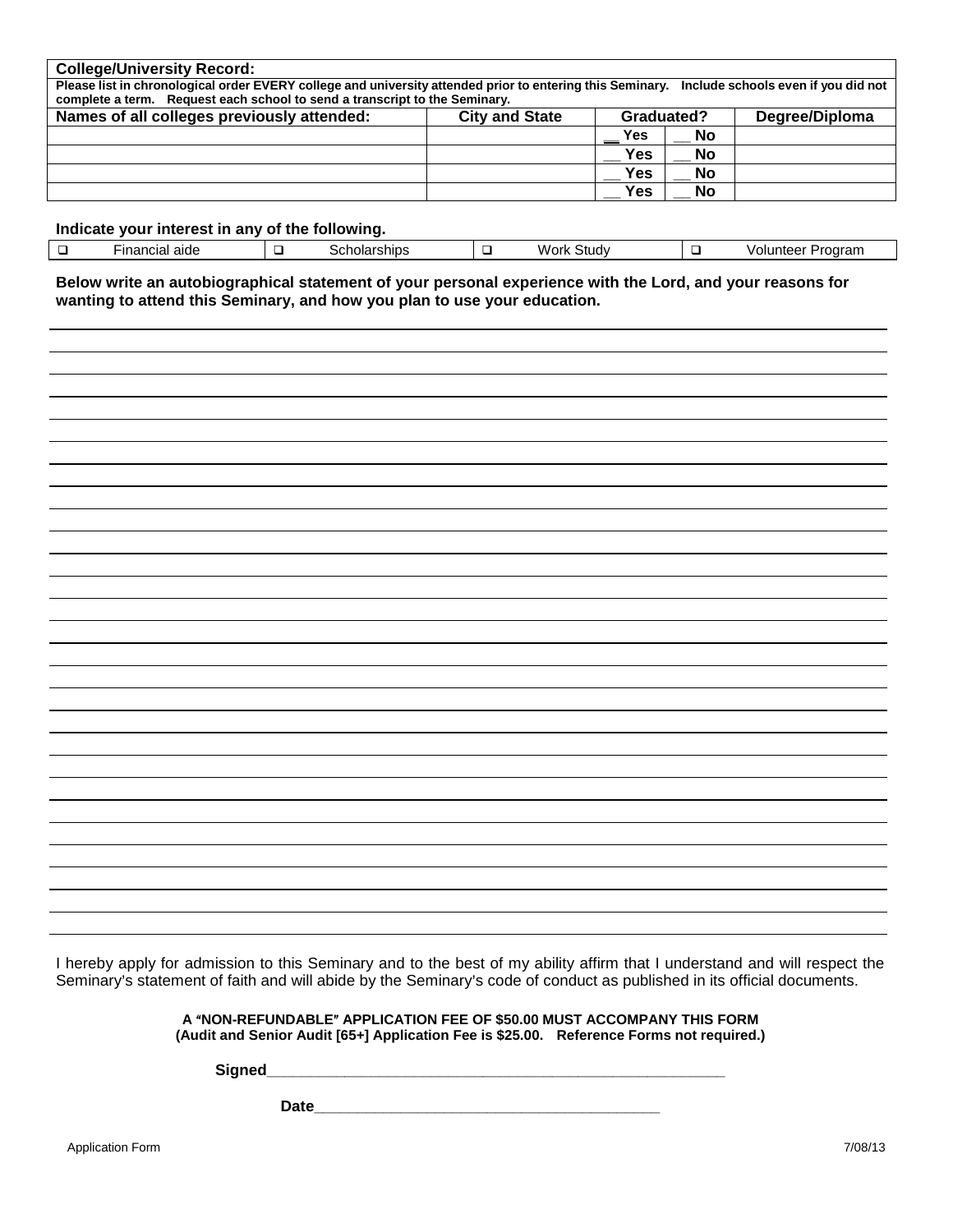

(To be completed by the referee, a friend or colleague who is familiar with the work and life habits of the applicant, and forwarded to the Admissions Office, St. Petersburg Seminary and Yeshiva, 3190 Gulf to Bay Blvd., Clearwater, FL 33759.)

I hereby waive my right to have access to this document when completed: \_\_\_\_\_\_\_\_

|                | <b>THOLODY WALVOTHY HALL to Have access to this acculitority when completed.</b> |                                   |                |                  |                             | Applicant's signature |                               |
|----------------|----------------------------------------------------------------------------------|-----------------------------------|----------------|------------------|-----------------------------|-----------------------|-------------------------------|
|                | Student's Last Name                                                              | <b>First Name</b>                 |                |                  | Name of Referee             |                       |                               |
| Address        |                                                                                  |                                   |                |                  | Address                     |                       |                               |
| City           |                                                                                  | <b>State</b>                      | Zip Code       |                  | City                        | <b>State</b>          | Zip Code                      |
|                |                                                                                  |                                   |                |                  | Position                    | Telephone No.         |                               |
| $\mathbf{1}$ . | What is your relationship to the applicant?<br>career colleague<br>□             | $\Box$                            | fellow student | $\Box$           | business associate $\Box$   |                       | other (please describe below) |
| 2.<br>3.       | How long have you know the applicant?<br>□                                       | less than 1 year $\Box$ 1-2 years |                | $\Box$ 3-4 years | more than 4 years<br>$\Box$ |                       |                               |
| 4.             | How well do you know the applicant?<br>$\Box$ slightly                           | $\Box$ reasonably                 | u              | very well        |                             |                       |                               |

- 5. If your association with the applicant is as a colleague, please indicate the nature of your relationship and the number of years during which he/she worked with you.
- 6. Please indicate your opinion of this applicant in comparison with others you have known at the same stage in their careers.

|                                       | Excellent | Above<br>Average | Average | Below<br>Average | Poor | No Basis for<br>Judgment |
|---------------------------------------|-----------|------------------|---------|------------------|------|--------------------------|
| <b>MOTIVATION</b>                     |           |                  |         |                  |      |                          |
| <b>JUDGMENT</b>                       |           |                  |         |                  |      |                          |
| <b>COMMUNICATION</b><br><b>SKILLS</b> |           |                  |         |                  |      |                          |
| <b>WORK HABITS</b>                    |           |                  |         |                  |      |                          |
| <b>INTEGRITY</b>                      |           |                  |         |                  |      |                          |
| <b>FAITH</b><br><b>CONFESSION</b>     |           |                  |         |                  |      |                          |

7. Would you recommend this candidate to St. Petersburg Theological Seminary? Highest Recommendation Recommend Would Not Recommend □ No Basis for Recommendation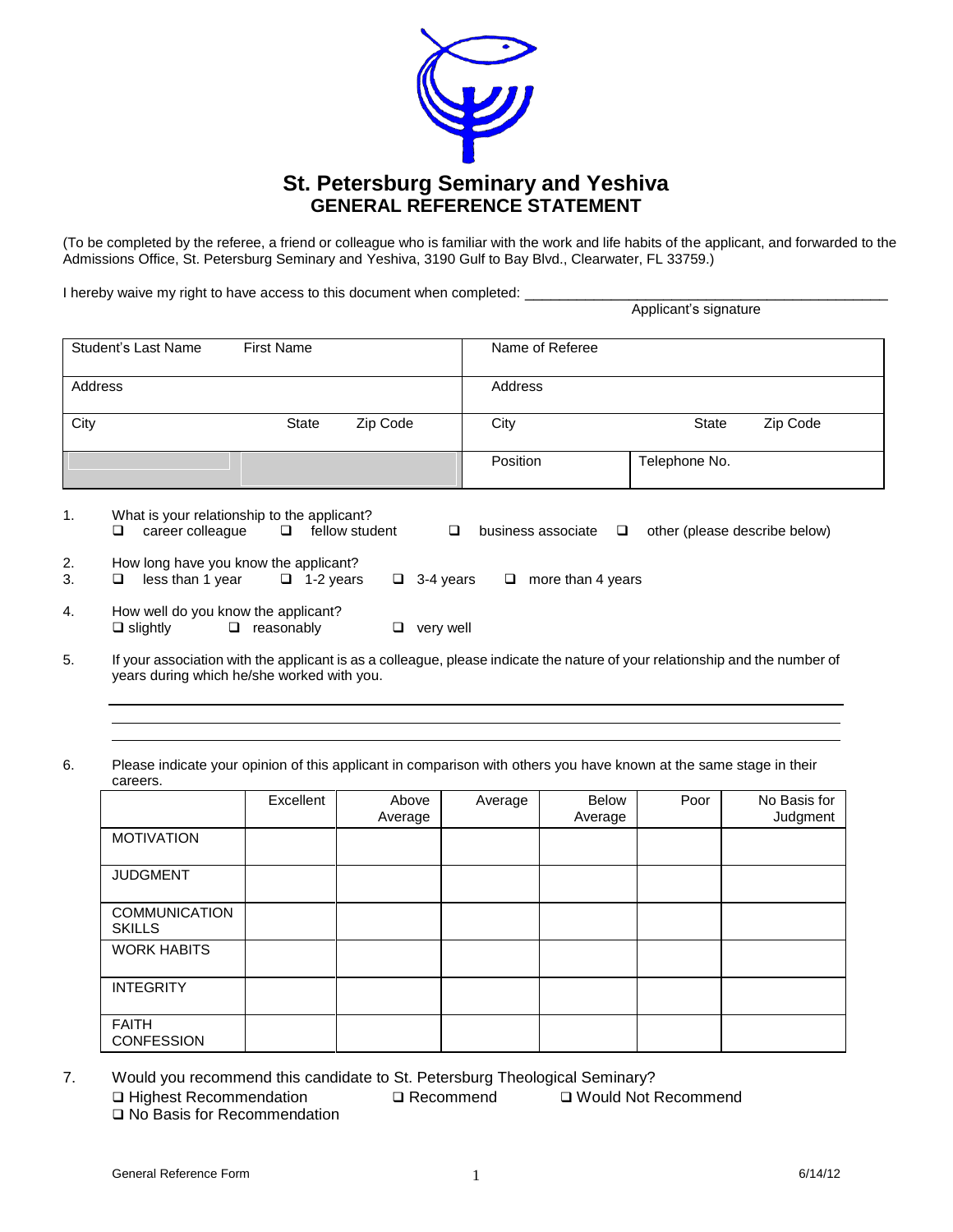$\overline{7}$ . Please provide a narrative response.

> The Admissions Committee takes into consideration frank, thoughtful comments from those who have been asked to provide a reference. Your comments in this regard would be greatly appreciated.

|                            |                                                                                                                   | Date: _______________ |  |
|----------------------------|-------------------------------------------------------------------------------------------------------------------|-----------------------|--|
| Please return directly to: | <b>Admissions Office</b><br>St. Petersburg Seminary and Yeshiva<br>3190 Gulf to Bay Blvd.<br>Clearwater, FL 33759 |                       |  |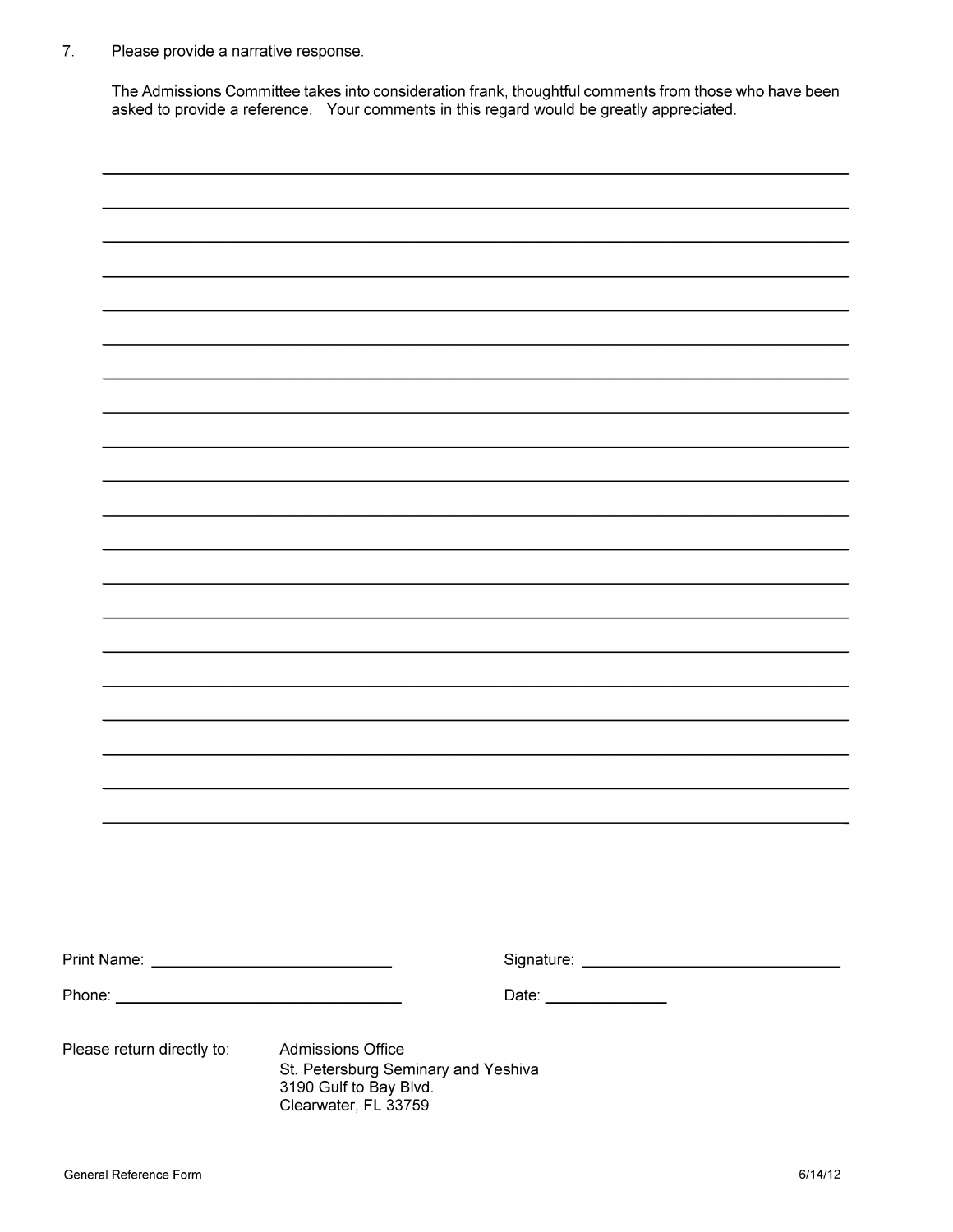

(To be completed by the referee, a friend or colleague who is familiar with the work and life habits of the applicant, and forwarded to the Admissions Office, St. Petersburg Seminary and Yeshiva, 3190 Gulf to Bay Blvd., Clearwater, FL 33759.)

I hereby waive my right to have access to this document when completed: \_\_\_\_\_\_\_\_\_\_\_\_\_\_\_\_\_\_\_\_\_\_\_\_\_\_\_\_\_\_\_\_\_\_\_\_\_\_\_\_\_\_

|         |                                                                                                        |                      |                             |                             | Applicant's signature    |  |
|---------|--------------------------------------------------------------------------------------------------------|----------------------|-----------------------------|-----------------------------|--------------------------|--|
|         | Student's Last Name                                                                                    | <b>First Name</b>    |                             | Name of Referee             |                          |  |
| Address |                                                                                                        |                      |                             | Address                     |                          |  |
| City    |                                                                                                        | <b>State</b>         | Zip Code                    | City                        | Zip Code<br><b>State</b> |  |
|         |                                                                                                        |                      |                             | Position                    | Telephone No.            |  |
| 8.      | How long have you know the applicant?<br>less than 1 year<br>Q                                         | $\Box$ 1-2 years     | $\Box$ 3-4 years            | more than 4 years<br>$\Box$ |                          |  |
| 9.      | How well do you know the applicant?<br>$\square$ slightly                                              | reasonably<br>$\Box$ | very well<br>□              |                             |                          |  |
| 3.      | As his/her pastor, the nature of your association with the applicant was as:<br>Spiritual Advisor<br>u |                      | □ Administrative Supervisor | $\Box$ Colleague            | Other. Please Explain    |  |

- 4. Please indicate the specific church or synagogue positions or services in which you have observed the applicant contribute.
- 5. Please indicate your opinion of this applicant in comparison with others you have known at the same stage in their careers.

|                                       | Excellent | Above<br>Average | Average | <b>Below</b><br>Average | Poor | No Basis for<br>Judgment |
|---------------------------------------|-----------|------------------|---------|-------------------------|------|--------------------------|
| <b>MOTIVATION</b>                     |           |                  |         |                         |      |                          |
| <b>JUDGMENT</b>                       |           |                  |         |                         |      |                          |
| <b>COMMUNICATION</b><br><b>SKILLS</b> |           |                  |         |                         |      |                          |
| <b>WORK HABITS</b>                    |           |                  |         |                         |      |                          |
| <b>INTEGRITY</b>                      |           |                  |         |                         |      |                          |
| <b>FAITH</b><br><b>CONFESSION</b>     |           |                  |         |                         |      |                          |

6. Would you recommend this candidate to St. Petersburg Theological Seminary? **□ Highest Recommendation Recommend Recommend** □ No Basis for Recommendation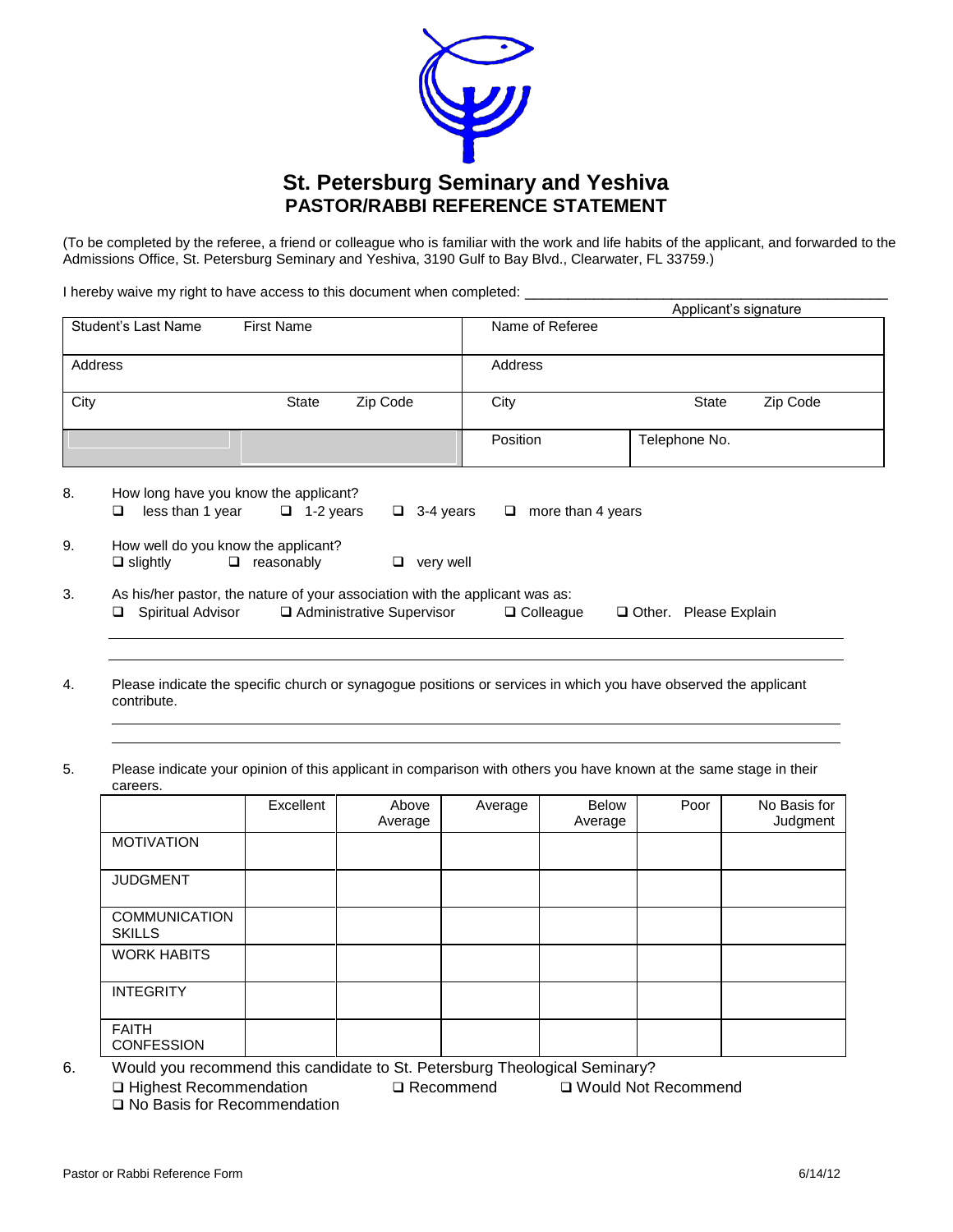$7.$ Please provide a narrative response.

> The Admissions Committee takes into consideration frank, thoughtful comments from those who have been asked to provide a reference. Your comments in this regard would be greatly appreciated.

|                            |  |                                                                                                                   | Date: _______________ |  |
|----------------------------|--|-------------------------------------------------------------------------------------------------------------------|-----------------------|--|
| Please return directly to: |  | <b>Admissions Office</b><br>St. Petersburg Seminary and Yeshiva<br>3190 Gulf to Bay Blvd.<br>Clearwater, FL 33759 |                       |  |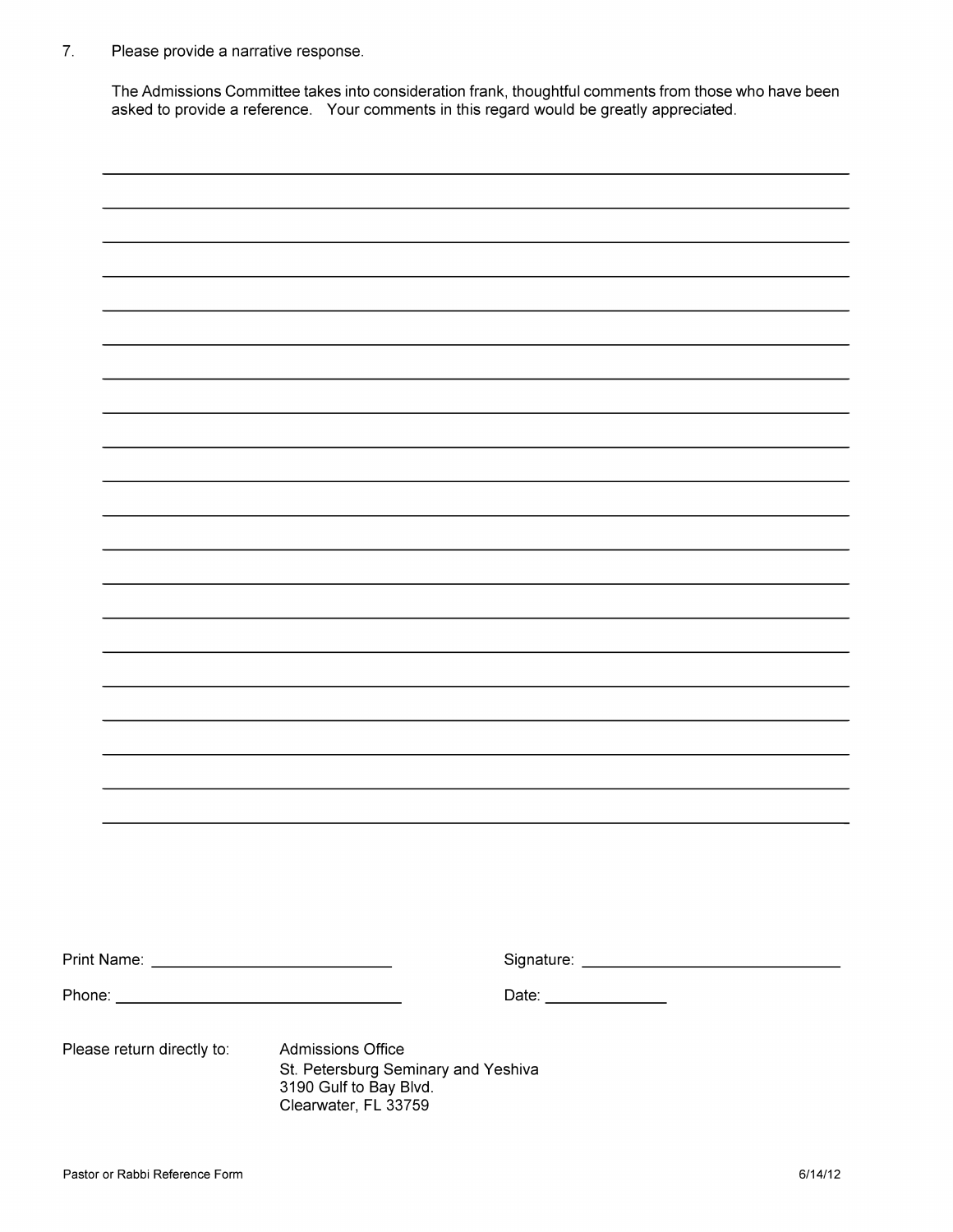

(To be completed by the referee, a friend or colleague who is familiar with the work and life habits of the applicant, and forwarded to the Admissions Office, St. Petersburg Seminary and Yeshiva, 3190 Gulf to Bay Blvd., Clearwater, FL 33759.)

I hereby waive my right to have access to this document when completed: \_

|                     |                   |          |                 | Applicant's signature |          |
|---------------------|-------------------|----------|-----------------|-----------------------|----------|
| Student's Last Name | <b>First Name</b> |          | Name of Referee |                       |          |
| Address             |                   |          | Address         |                       |          |
| City                | State             | Zip Code | City            | State                 | Zip Code |
|                     |                   |          | Position        | Telephone No.         |          |

| 10. | How long have you know the applicant? |                   |                  |                          |  |  |
|-----|---------------------------------------|-------------------|------------------|--------------------------|--|--|
|     | less than 1 year                      | $\Box$ 1-2 vears  | $\Box$ 3-4 vears | $\Box$ more than 4 years |  |  |
| 11. | How well do you know the applicant?   |                   |                  |                          |  |  |
|     | $\Box$ slightly                       | $\Box$ reasonably | $\Box$ very well |                          |  |  |

- 3. As his/her teacher, the nature of your association with the applicant was: Undergraduate Teacher Graduate Teacher Academic Advisor Other, Please Explain: \_\_\_\_\_\_\_\_\_\_\_\_\_\_\_\_\_\_\_\_\_\_\_\_\_\_\_\_\_\_\_\_\_\_\_\_\_\_\_\_\_\_\_\_\_\_\_\_\_\_\_\_\_\_\_\_\_\_\_\_\_\_\_\_\_\_\_\_\_\_\_\_
- 4. If your association with the applicant was as a teacher, please indicate the type of courses taken (formal schooling, workshop, conference, etc.) and the years during which he/she was your student.

5. Please indicate your opinion of this applicant in comparison with others you have known at the same stage in their careers.

|                                       | Excellent | Above<br>Average | Average | Below<br>Average | Poor | No Basis for<br>Judgment |
|---------------------------------------|-----------|------------------|---------|------------------|------|--------------------------|
| <b>MOTIVATION</b>                     |           |                  |         |                  |      |                          |
| <b>JUDGMENT</b>                       |           |                  |         |                  |      |                          |
| <b>COMMUNICATION</b><br><b>SKILLS</b> |           |                  |         |                  |      |                          |
| <b>WORK HABITS</b>                    |           |                  |         |                  |      |                          |
| <b>INTEGRITY</b>                      |           |                  |         |                  |      |                          |
| <b>FAITH</b><br><b>CONFESSION</b>     |           |                  |         |                  |      |                          |

6. Would you recommend this candidate to St. Petersburg Theological Seminary? Highest Recommendation Recommend Would Not Recommend □ No Basis for Recommendation